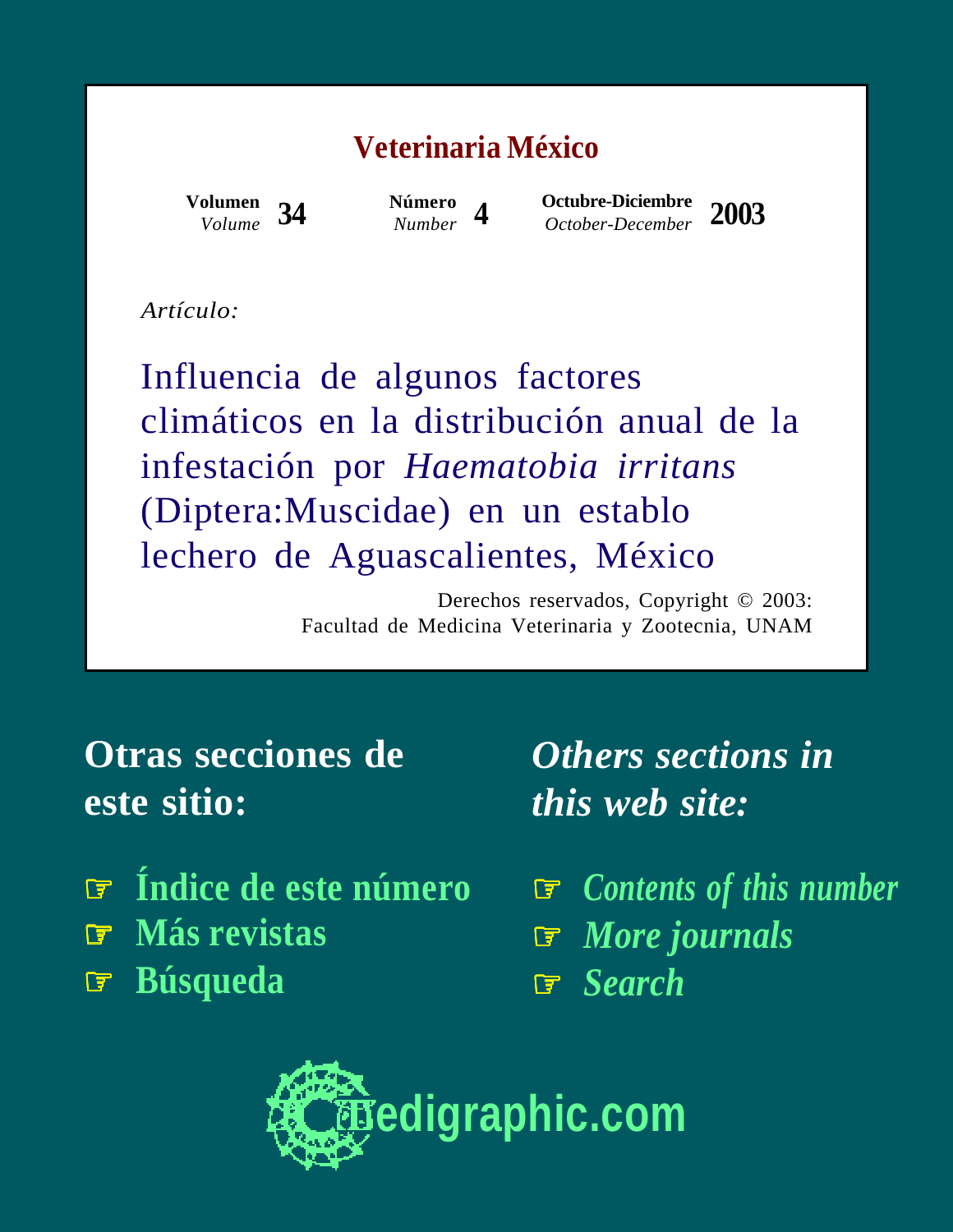# **Influencia de algunos factores climáticos en la distribución anual de la infestación por** Haematobia irritans **(Diptera:Muscidae) en un establo lechero de Aguascalientes, México**

# **Climate influences on the annual distribution of** Haematobia irritans **(Diptera:Muscidae) infestation in a dairy farm in Aguascalientes, Mexico**

Carlos Cruz-Vázquez\* Miguel Ramos Parra\* Zeferino García-Vázquez\*\* Catarino Perales Segovia\* Dolores Mata\*

### **Abstract**

A dairy farm with 510 Holstein cows in milk production, in which insecticide was not applied throughout the study, was visited weekly from march 1999 to march 2001, selecting on each occasion ten percent of the dairy cows for adult horn fly counts on direct observation. Weekly average fly numbers per cow were calculated so as to identify periods corresponding to the first population increment, fluctuation, second increment and decrement. Pearson's correlation analysis was calculated (P < 0.01) between climatic factors and temperature, relative humidity and rainfall, as well as fly counts for each of the population periods. The highest number of flies per cow was observed near the population peaks, in summer - fall, but this was never greater than 120 flies per cow. Adult flies were not observed from january to march. High correlation indices, 0.80 and 0.85, were found in the first temperature increase, and 0.68 and 0.71 for relative humidity, in each year studied. In the decrease, high correlation indices, 0.79 and 0.80, for temperature, were found. There was not a significant correlation with rainfall. The annual distribution of *H. irritans* infestation was most influenced by temperature, limiting or promoting the population periods identified.

**Key words**: *HAEMATOBIA IRRITANS***, DAIRY CATTLE, CLIMATIC FACTORS, MEXICO.**

### **Resumen**

Se visitó semanalmente de marzo de 1999 a marzo de 2001 un establo que contaba con 510 vacas Holstein en producción y que no aplicó insecticidas durante el estudio. En cada ocasión se seleccionó 10% de las vacas en lactancia y se realizó un conteo directo del número de moscas *Haematobia irritans* observadas. Se calculó el número promedio semanal de moscas por vaca para identificar los periodos correspondientes al primer incremento poblacional, fluctuación, segundo incremento y decremento. Se realizó un análisis de correlación de

Recibido el 6 de diciembre de 2002 y aceptado el 21 de mayo de 2003

<sup>\*</sup> Instituto Tecnológico Agropecuario de Aguascalientes, Apartado postal 74-2, Administración postal núm. 2, 20041, Aguascalientes, Aguascalientes, México.

<sup>\*\*</sup> Centro Nacional de Investigaciones Disciplinarias en Parasitología Veterinaria del Instituto Nacional de Investigaciones Forestales, Agrícolas y Pecuarias (INIFAP), de la Secretaría de Agricultura, Ganadería, Desarrollo Rural, Pesca y Alimentación, Apartado postal 206, CIVAC, 62500, Jiutepec, Morelos, México.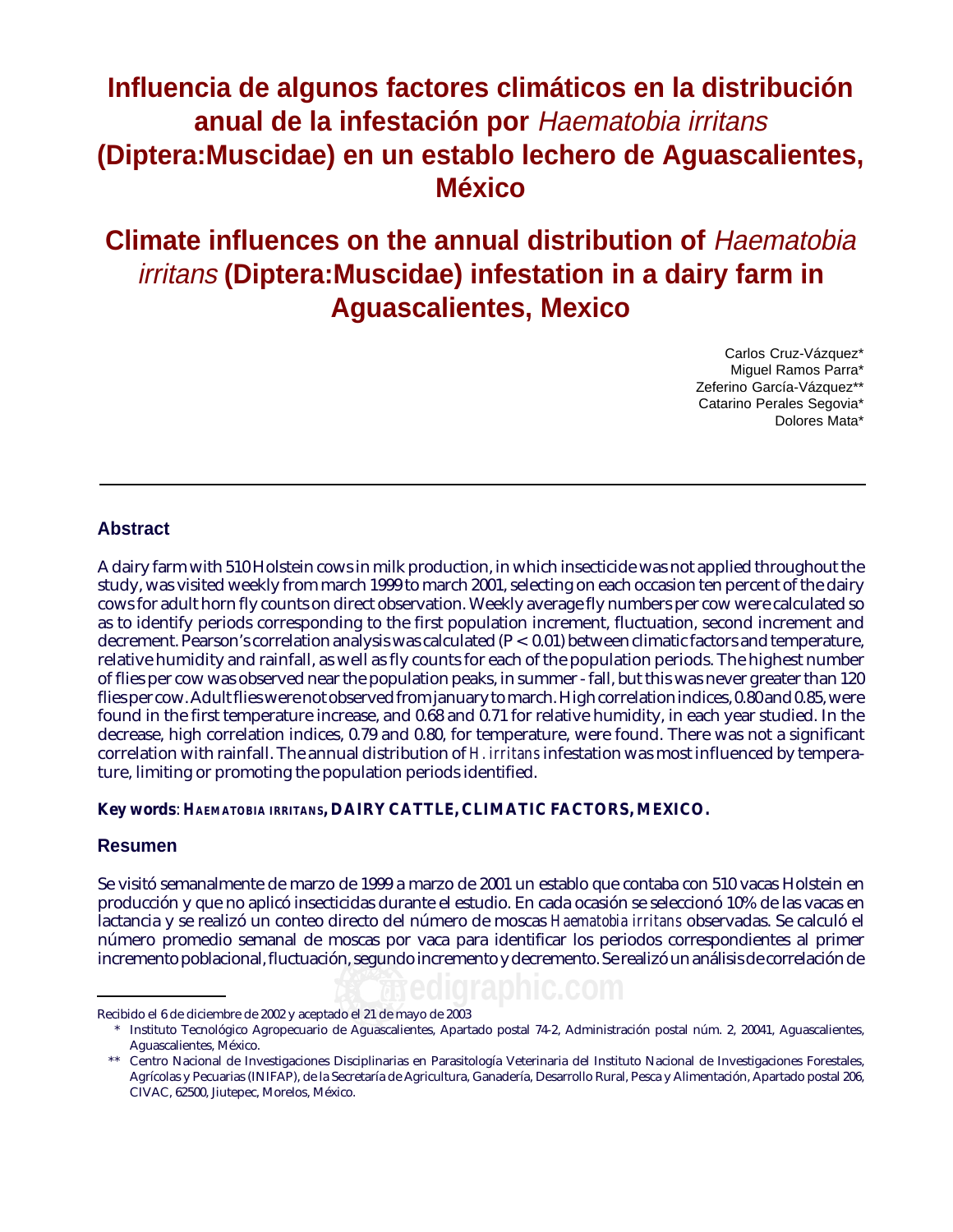Pearson (P < 0.01) entre el promedio semanal de moscas por vaca y temperatura, humedad relativa y precipitación pluvial, en cada uno de los periodos poblacionales. El nivel de infestación fue más alto cerca de los dos picos poblacionales, en verano-otoño, y nunca fue superior a 120 moscas por vaca. Durante el periodo de enero a marzo no se observaron moscas. En el primer incremento poblacional se encontraron altos índices de correlación, 0.80 y 0.85, para temperatura y 0.68 y 0.71 para humedad relativa, en cada año de estudio. En el decremento se observaron altos índices de correlación con la temperatura, 0.79 y 0.80. No se detectó correlación significativa con la precipitación pluvial. La temperatura influyó considerablemente en la distribución anual de la infestación por *H. irritans*, promoviendo o limitando los periodos poblacionales identificados.

**Palabras clave:** *HAEMATOBIA IRRITANS***, GANADO LECHERO, FACTORES CLIMÁTICOS, MÉXICO.**

### **Introduction**

nfestation of cattle by the *Haematobia irritans* (L.) fly causes losses in meat and milk production, as well as damaging skin quality. Control measures for this ectoparasite are based on the use of insecticides, yet these can lead to the development of resistant fly populations and increase control costs.<sup>1-5</sup> This problem is encountered in cattle kept at pasture in the tropics in Mexico, where resistance to insecticides has been noted for some years.<sup>6</sup>

The rational control of this ectoparasite should be founded upon complete epidemiological knowledge of the infestation in each agro-ecological region and according to each farming practice. Such information would allow for the generation of strategic control programs that would allow sustainable management of the problem.<sup>5,7</sup> However, in Mexico there are very few studies to this effect.

In a preliminary study the presence of *H. irritans* was noted in confined dairy cattle in Aguascalientes, which has a semi-arid climate. Later the distribution of the infestation was described for the whole year. It was observed that this problem is linked to the climate. However, the contribution of the main climatic factors on the annual distribution has not been determined.<sup>8,9</sup>

The main objective of this study was to identify some of the climatic factors that influence the annual infestation distribution of *Haematobia irritans* in a dairy farm located in Aguascalientes, Mexico.

### **Material and methods**

The study was carried out in the state of Aguascalientes, Mexico, in the central northern area of the country. The region of study is located at 1,885 m above sea level, has an average temperature of 16.9°C, and a semidry-temperate climate that can be extreme. There is an average annual rainfall of 475 mm which is seasonal, being greatest in the summer. The region is made up of the following municipalities: Jesus Maria,

# **Introducción**

a infestación en el ganado bovino por la mosca *Haematobia irritans* (L) ocasiona pérdidas en la producción de carne y leche, y daña la calidad de las pieles. Las medidas de control de este ectoparásito se basan en el uso de insecticidas, ello puede conducir al desarrollo de poblaciones de moscas resistentes a éstos y al incremento en los costos de control.<sup>1-5</sup> Esta problemática se presenta en el ganado mantenido en pastoreo en el trópico mexicano, en donde se ha notificado la existencia de resistencia a insecticidas desde hace varios años.<sup>6</sup>

El control racional de esta ectoparasitosis debe fundamentarse en el conocimiento de la epidemiología de la infestación en cada región agroecológica y por sistema de producción ganadero, con ello se puede generar información para diseñar programas de control estratégico que permitan un manejo sustentable del problema;5,7 sin embargo, en México existen escasos estudios al respecto.

En un trabajo preliminar se identificó presencia de *H. irritans* en ganado lechero estabulado en Aguascalientes, de clima semiárido, posteriormente se describió la distribución de la infestación a lo largo de un año. Se observa que este problema se relaciona con el clima; sin embargo, no se ha determinado la contribución de los principales factores climáticos en la distribución anual. $8,9$ 

El objetivo principal de este trabajo fue identificar la influencia de algunos factores climáticos en la distribución anual de la infestación por *Haematobia irritans* en un establo lechero de Aguascalientes, México.

# e coun-**comple. Material y métodos**<br>ove sea

El estudio se llevó a cabo en Aguascalientes, México, en la zona centro-norte del país, la región lechera se ubica a 1 885 msnm, con temperatura promedio de 16.9°C y clima semiseco-templado y extremoso; la precipitación anual, que es estacional, es de 475 mm, y se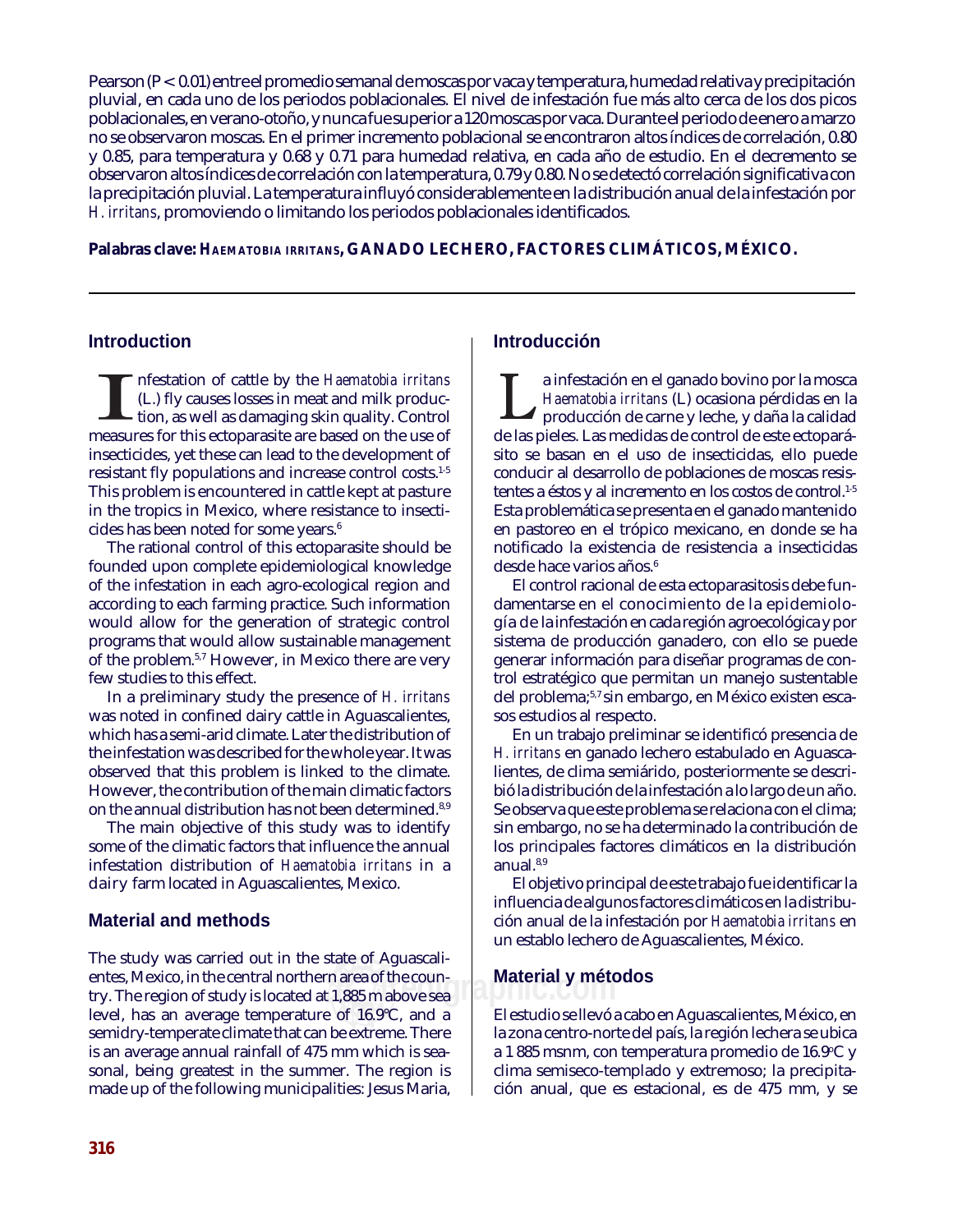Aguascalientes, San Francisco de los Romo and Pabellon de Arteaga.<sup>8</sup>

A technically outfitted dairy farm that kept Holstein cattle under a free-stabled regimen was used. This system housing con3sists of open corrals with earthen floors and shaded areas and is of a type found frequently in the semiarid regions of Mexico. Feed consisted of corn silage, fresh-cut forage, hay and concentrate. The stable is located in San Francisco de los Romo and has 510 cows in milk production, all of which were kept throughout the study.

The stable was visited weekly during the March 1999 to March 2001 period. During each visit, ten percent of the adult lactating cows were picked, the only criteria being that they were standing, thus facilitating observations.5 A direct visual count of the total number of *H. irritans* flies observed feeding or resting on each animal was made, employing binoculars when necessary.5,9,10 This count was carried out by the same person on both sides of each cow, between 9:30 and 10:30 in the morning.<sup>5</sup> No type of insecticide was applied during the two-year study period.

Climatic factors were registered as reported by the San Francisco de los Romo weather station, measuring: average weekly temperature (ºC), relative humidity (% RH) and rainfall (Rf) for each week.

The average number of flies per week was calculated for each animal so as to describe the annual infestation distribution curve for the study period and identify periods corresponding to: first population increment, fluctuation, second population increment and decrement, using Guglielmone *et al.* criteria.<sup>10</sup> Pearson's correlation analysis ( $P < 0.01$ ) between average weekly flies per animal and each of the climatic factors mentioned, in each of the population periods identified in the study, was carried out. To this end climatic data from one, two, three and four weeks prior to when the corresponding count was taken were compared so as to detect if climatic factors had the same influence in these periods.10 The SAS statistical analysis program was used for all analyses.<sup>11</sup>

### **Results**

The annual infestation distribution curve allowed for the identification of the four population periods mentioned: first population increment (march to july), fluctuation (from july to september in the first year and from july to august in the second), second population increment (from september to october in the first year and from august to december in the second), and decrement (from october to january in the first year and from september to december in the second). During the entire study period the level of presenta en verano. La región está integrada por los municipios de Aguascalientes, Jesús María, San Francisco de los Romo y Pabellón de Arteaga.8

Se eligió un establo lechero tecnificado que mantenía ganado Holstein bajo régimen de estabulación libre. En este sistema los alojamientos consisten en corrales de tierra abiertos con sombreaderos, característicos de las regiones semiáridas de México; la alimentación se basaba en ensilaje de maíz, forraje verde de corte, heno y concentrado. El establo se localiza en San Francisco de los Romo y cuenta con 510 vacas en producción, que conservó durante el estudio.

El establo fue visitado cada semana de marzo de 1999 a marzo de 2001, en cada ocasión se eligió 10% de animales adultos en lactancia; se tomó como criterio animales que estuvieran de pie, de manera que facilitaran la observación.<sup>5</sup> Se realizó un conteo visual directo del número total de moscas *H. irritans* que se observaran alimentándose o descansando en cada animal, con la ayuda de binoculares cuando fue necesario.5,9,10 Este conteo se realizó en ambos lados del cuerpo del animal, entre las 9:30 y las 10:30 horas, lo realizó la misma persona.5 No se aplicó ningún insecticida durante los dos años del estudio.

Se registraron los factores climáticos obtenidos de la estación climática de San Francisco de los Romo: Promedios semanal de temperatura (°C), de humedad relativa (% HR) y precipitación pluvial (Pp) para cada semana.

Se calculó el número promedio semanal de moscas por animal para describir la curva de distribución anual de la infestación en el periodo de estudio e identificar los periodos poblacionales correspondientes al primer incremento poblacional, fluctuación, segundo incremento poblacional y al decremento en los dos años de estudio, de acuerdo con el criterio de Guglielmone *et al*. 10 Se realizó un análisis de correlación de Pearson (P < 0.01) entre el promedio semanal de moscas por animal y cada uno de los factores climáticos mencionados, en cada uno de los periodos poblacionales identificados en el estudio. Para este fin se tomaron los datos climáticos de una, dos, tres y cuatro semanas antes del conteo correspondiente, para detectar si los factores climáticos influían de igual manera en esos periodos.<sup>10</sup> Para realizar este análisis se utilizó el programa SAS.<sup>11</sup>

### **Resultados**

**edigraphic.com** dos: Primer incremento (de marzo a julio), fluctuación La curva de distribución anual de la infestación permitió identificar los cuatro periodos poblacionales menciona-(de julio a septiembre en el primer año y de julio a agosto en el segundo), segundo incremento (de septiembre a octubre el primer año y de agosto a septiembre el segundo) y el decremento (de octubre a enero en el primer año y de septiembre a diciembre en el segundo); se observó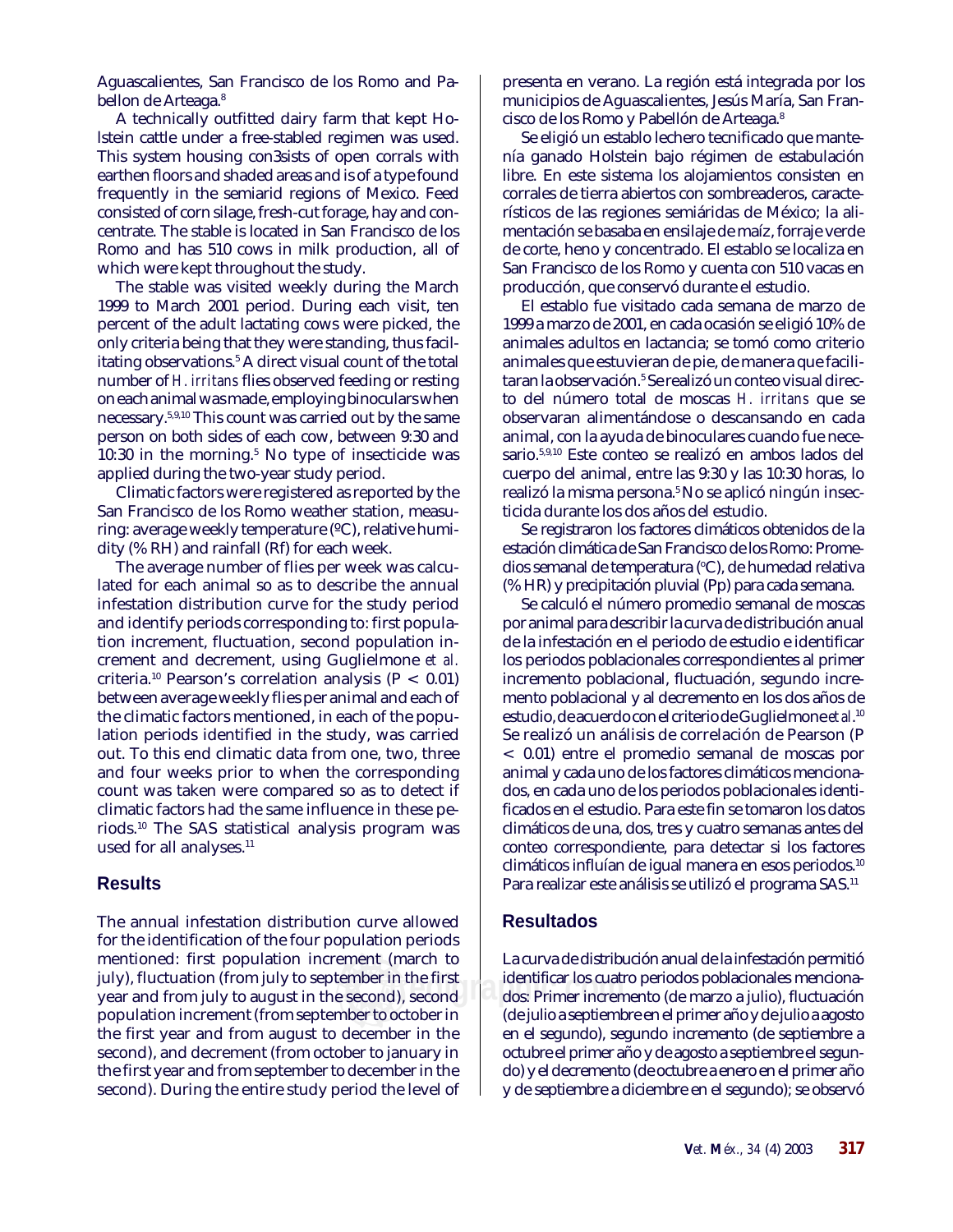infestation was low, the highest average number of flies per cow was observed near the two population peaks, in the summer-autumn period, but was never greater than 120 per cow. During the january to march period no flies were observed on the cows (Figure 1).

first year, and 17.5°C in the second, while relative first and second year, respectively. The highest **arap** period, especially from may to june, while the lofebruary. Relative humidity was high in summer and autumn, being low in winter and spring. Rain-Climatic conditions during the study period indicated that the average temperature was 18.8°C in the humidity was, on average, 36.7% and 37.8% in the temperatures were recorded in the spring-summer west temperatures were found from december to fall was greater in summer and autumn, being low in winter and spring. Total annual rainfall was 253.5 mm and 339 mm for the first and second year, respectively, and was always most abundant in the summer (Table 1).

Table 2 shows the significant  $(P < 0.01)$  Pearson correlations for each of the years studied per population period determined two weeks prior to counting. The first increment, in the spring-summer period, is explained by the temperature and relative humidity (0.80 and 0.85 coefficients for temperature, and 0.68 and 0.71 coefficients for relative humidity). The fluctuation and second increment periods did not have significant correlation with the climate. However, for the decrement, which took place at the end of autumn and the beginning of

que durante el estudio el nivel de la infestación fue bajo, el número más alto de moscas promedio por vaca se observó cerca de los dos picos poblacionales, ubicados en el periodo verano-otoño, nunca este fue superior a 120 moscas por vaca. Durante el periodo de enero a marzo no se observaron moscas parasitando a las vacas (Figura 1).

dio en el primer año fue de 18.8°C y en el segundo de 17.5°C, mientras que la humedad relativa fue de 36.7% El comportamiento de los factores climáticos en el periodo de estudio indicó que la temperatura promey 37.8%, en promedio, para el primero y segundo años, respectivamente; las temperaturas más altas se observaron en el periodo de primavera-verano, especialmente de mayo a julio, y las más bajas en el invierno, de diciembre a febrero. La humedad relativa fue más alta en verano y otoño y baja en invierno y primavera. La precipitación pluvial fue de 253.5 mm y 339 mm para el primero y segundo años de estudio, respectivamente; fue más abundante en el verano (Cuadro 1).

En el Cuadro 2 se muestran los índices de correlación de Pearson estadísticamente significativos (P < 0.01), para cada uno de los años estudiados por periodo poblacional determinados dos semanas antes del conteo. El incremento 1, en primavera-verano, se explica por la temperatura y la humedad relativa (coeficientes de 0.80 y 0.85 para la temperatura, y de 0.68 y 0.71 para humedad relativa). En los periodos de fluctuación y de segundo incremento no se detectaron coeficientes estadísticamente significativos; para el periodo de decremento (finales de otoño a inicio de invierno) se observó alta correlación con la temperatura (coeficientes de 0.79 y 0.80). No se detectó correla-



**Figura 1.** Distribución anual de la infestación por *Haematobia irritans* en un establo lechero de Aguascalientes, México.

Annual distribution of *Haematobia irritans* infestation in a dairy stable in Aguascalientes, Mexico.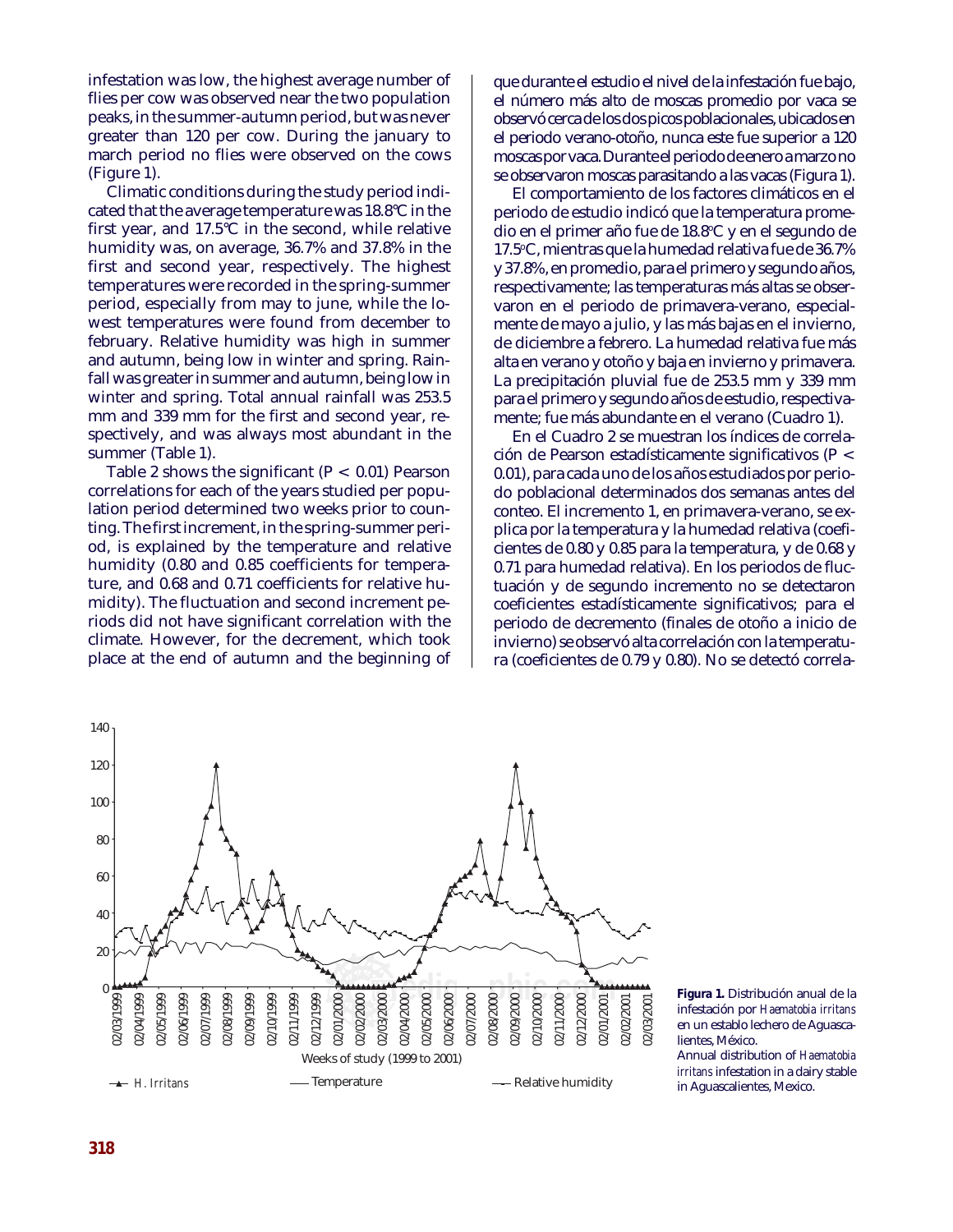winter, there was high correlation with temperature (0.79 and 0.80). Significant correlations with rainfall were not detected in any period.

# **Discussion**

The annual horn fly infestation distribution is influenced by temperature, both in the first population increment ción estadísticamente significativa con la precipitación pluvial en ningún periodo.

## **Discusión**

La distribución anual de la infestación por mosca del cuerno se encuentra influida por la temperatura, tanto durante el primer incremento poblacional como en el

### **Cuadro 1**

INFORMACIÓN CLIMÁTICA: TEMPERATURA PROMEDIO (TºC), HUMEDAD RELATIVA PROMEDIO (HR %), Y PRECIPITACIÓN PLUVIAL TOTAL (PP MM), DISTRIBUIDA POR ESTACIÓN, DE MARZO DE 1999 A MARZO DE 2001. DATOS TOMADOS DE LA ESTACIÓN CLIMÁTICA DE SAN FRANCISCO DE LOS ROMO, AGUASCALIENTES, MÉXICO.

CLIMATE INFORMATION: AVERAGE TEMPERATURE (T°C), AVERAGE RELATIVE HUMIDITY (RH %) AND TOTAL RAINFALL (Rf mm), DISTRIBUTED BY SEASON, FROM MARCH 1999 TO MARCH 2001. DATA TAKEN FROM THE SAN FRANCISCO DE LOS ROMO WEATHER STATION IN AGUASCALIENTES, MEXICO.

| Season        |      | Year 1   |           |      | Year 2   |           |
|---------------|------|----------|-----------|------|----------|-----------|
|               | T(C) | $RH$ (%) | $Rf$ (mm) | T(C) | $RH$ (%) | $Rf$ (mm) |
| <b>Spring</b> | 21.1 | 31       | 9         | 20.4 | 34       | 84.5      |
| Summer        | 22.3 | 45.1     | 244.5     | 21.3 | 46.1     | 179       |
| Fall          | 16.8 | 38.5     | $\bf{0}$  | 14.9 | 40.3     | 47.5      |
| Winter        | 15.1 | 32.5     | 0         | 13.7 | 31       | 28        |

### **Cuadro 2**

ÍNDICES DE CORRELACIÓN (r) DE ALTA SIGNIFICANCIA ESTADÍSTICA (P < 0.01) ENTRE LA TEMPERATURA PROMEDIO (T), HUME-DAD RELATIVA PROMEDIO (HR) Y PRECIPITACIÓN PLUVIAL (PP) Y EL NÚMERO PROMEDIO DE MOSCAS *Haematobia irritans* POR VACA, EN LOS DIFERENTES PERIODOS POBLACIONALES IDENTIFICADOS EN UN ESTABLO DE AGUASCALIENTES, MÉXICO CORRELAITON INDEXES (r) WITH HIGH SIGNIFICANCE (P < 0.01) BETWEEN AVERAGE TEMPERATURE (T), RELATIVE HUMIDITY (RH) AND RAINFALL (Rf), AND THE AVERAGE NUMBER OF *Haematobia irritans* FLIES PER COW, IN THE DIFFERENT POPULATION PERIODS IDENTIFIED IN A STABLE LOCATED IN AGUASCALIENTES, MEXICO

| Population periods                            |               | $\mathbf{r}$ |               |
|-----------------------------------------------|---------------|--------------|---------------|
| First year                                    | T(C)          | $RH$ (%)     | $Rf$ (mm)     |
| Increment 1 (march 16 to july 20, 1999)       | 0.80          | 0.71         | <sub>ns</sub> |
| Fluctuation (july 21 to september 07, 1999)   | <sub>ns</sub> | ns           | <sub>ns</sub> |
| Increment 2 (sept 08 to october 05, 1999)     | <sub>ns</sub> | ns           | ns            |
| Decrement (oct 06 to january 04, 2000)        | 0.79          | ns           | ns            |
| Second year                                   |               |              |               |
| Increment 1 (march 14 to july 18, 2000)       | 0.85          | 0.68         | <sub>ns</sub> |
| Fluctuation (july 19 to august 08, 2000)      | <sub>ns</sub> | ns           | <sub>ns</sub> |
| Increment 2 (august 08 to september 05, 2000) | <sub>ns</sub> | ns           | <sub>ns</sub> |
| Decrement (sept 05 to december 26, 2000)      | 0.80          | ns           | ns            |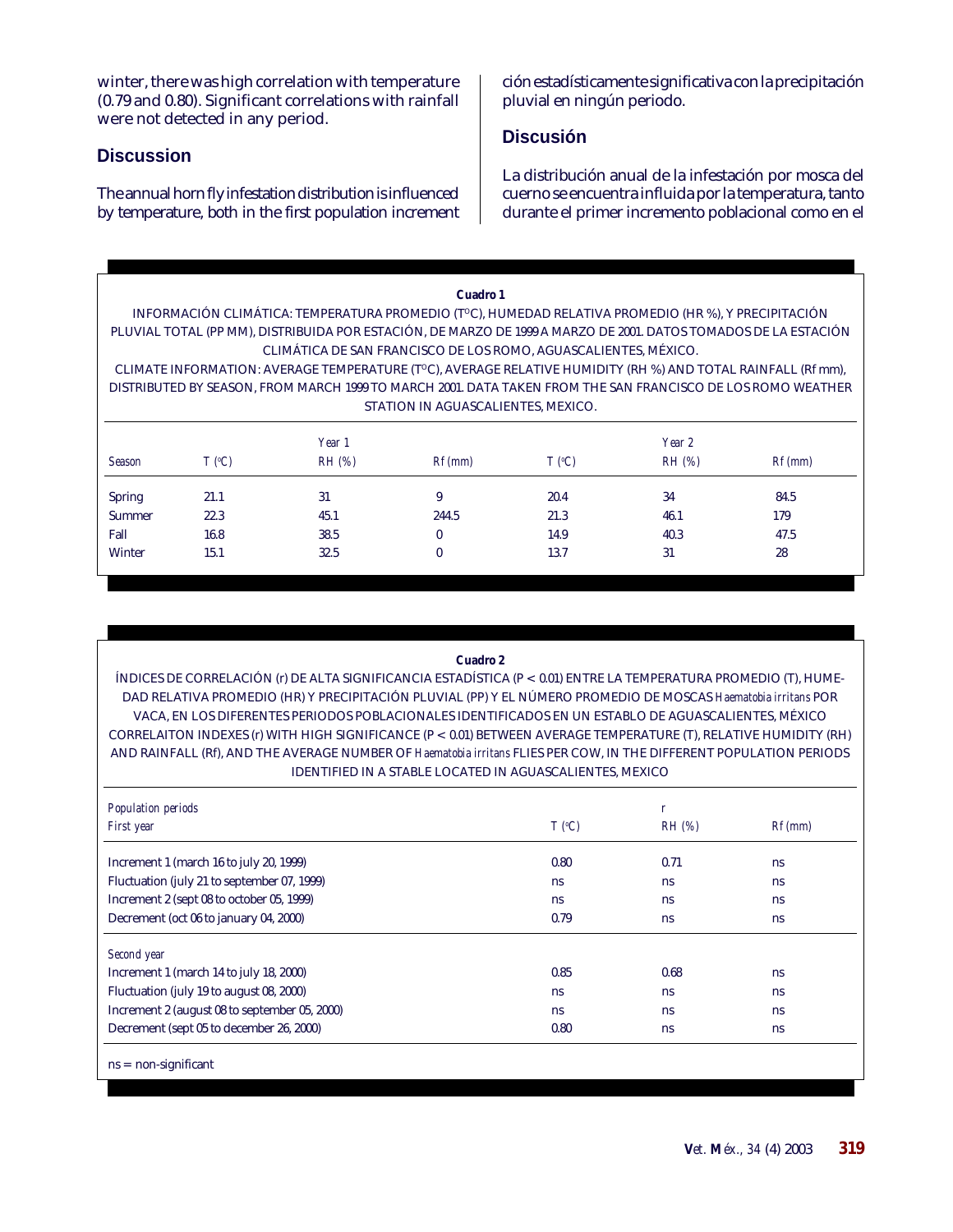and in the decrement period. Relative humidity is also important in determining the first population peak during the summer. The second population peak (second increment) was observed in the summer-autumn period, at which time the weather was warm and humid due to the seasonal rainfall, such that the combination of these elements probably produced favorable conditions for this second population increment. However, a significant correlation was not found, possibly due to the brief time during which the population curve grew and the prevalent climatic homogeneity. Regarding the decrement, it is quite clear that temperature is the only climatic factor that has any influence on population, thus leading to scarce or null adult fly populations in the winter.

The previous study carried out on the annual distribution of *H. irritans* infestation in Aguascalientes suggested the importance of some climatic factors such as temperature and rainfall on said distribution.<sup>9</sup> The present study proved the importance of temperature influence on the infestation. Furthermore, regarding the relationship of rainfall and temperature in the seasons in which there are population peaks (summer and autumn), it was observed that it is not so much rainfall that influences the annual distribution, but rather its effect as manifested through relative humidity. In this study the most significant correlation indexes are registered two weeks prior to the fly counts, thus suggesting that the temperature and relative humidity or rainfall conditions that are present two weeks prior to said count, influence the infestation for that period. This value should be considered as unique for this particular study since different elements included in the analysis could cause this correlation to present greater values for a different number of weeks prior to the fly count, such as occurred in an Argentine study, where the most significant correlation indexes were registered four weeks prior to the fly count.10

The influence of these climatic factors on horn fly infestation has been recognized in other farming regions in North America, Argentina and Brazil. Likewise, it has been registered recently in the Mexican tropics.<sup>6,10,12-16</sup> These studies coincide in that temperature is the main climatic factor related to seasonal infestation by *H. irritans*, and is the most important element for facultative diapause to be present, be this partial or complete. Thus in tropical regions with temperate climate and cattle at pasture a lower number of flies has been seen in the winter, yet there has not been complete diapause, while in temperate-cold climates this phenomenon is invariably present during that season.<sup>6,10,12-16</sup> In the study region used for the present study, complete diapause has been registered previously in the winter, since no flies have been seen to parasitize the cattle during that time.<sup>9</sup> The present study also proved this phenomenon, and even if the methodology employed is not specific for the strict

periodo de decremento. En aquél es importante la influencia de la humedad relativa, ya que ambos factores climáticos determinan el primer pico poblacional en el verano. Durante el periodo verano-otoño se presenta el segundo pico poblacional, en ese periodo (segundo incremento) el clima es cálido y húmedo debido a la precipitación pluvial estacional; la combinación de ambos elementos probablemente dan las condiciones propicias para este segundo crecimiento poblacional. Sin embargo, no se detectó ninguna correlación significativa, quizá debido al breve tiempo en que crece la curva poblacional y a la homogeneidad climática prevaleciente. Respecto del decremento, es claro que la temperatura es el único de los factores climáticos que influye en el comportamiento poblacional, que lleva a la escasa o nula presencia de moscas adultas en invierno.

En el estudio previo sobre la distribución anual de la infestación por *H. irritans* en Aguascalientes, se sugería una importante relación entre algunos factores climáticos como la temperatura y la lluvia en la distribución anual descrita.9 En este estudio se comprobó la importante influencia de la temperatura en la infestación; en cuanto a la relación de la lluvia y la temperatura en la época en que se presentan los picos poblacionales, en verano y en otoño, se observó que no es propiamente la precipitación pluvial el factor climático que influye en la distribución anual de la infestación para determinar los periodos de incremento poblacional, sino su efecto manifestado en la humedad relativa. En este trabajo los índices de correlación significativos más altos se registraron dos semanas antes de los conteos de moscas, ello sugiere que las condiciones de temperatura, humedad relativa o precipitación pluvial, presentes dos semanas previas al conteo, influyeron en la infestación en ese periodo; este valor debe ser considerado como particular del caso estudiado, ya que diferentes elementos incluidos en el análisis pueden provocar que esta correlación se presente con mejores valores a diferentes semanas previas al conteo, como sucedió en un estudio en Argentina, donde los índices de correlación significativos más altos aparecieron cuatro semanas antes del conteo.10

**edigraphic tropico mexicano.** 0.10.12-10 Estos estudios coinciden en<br>
yregion que la temperatura es el principal factor climático rela-La influencia de estos factores climáticos en la infestación por mosca del cuerno ha sido reconocida en otras regiones ganaderas de Norteamérica, Argentina y Brasil; asimismo, ha sido registrada recientemente en el trópico mexicano.6,10,12-16 Estos estudios coinciden en cionado con la estacionalidad de la infestación en *H. irritans* y es el elemento más importante para que la diapausa facultativa se presente, de manera total o parcial, así en regiones tropicales y de clima templado con ganado en pastoreo se ha observado menor canti-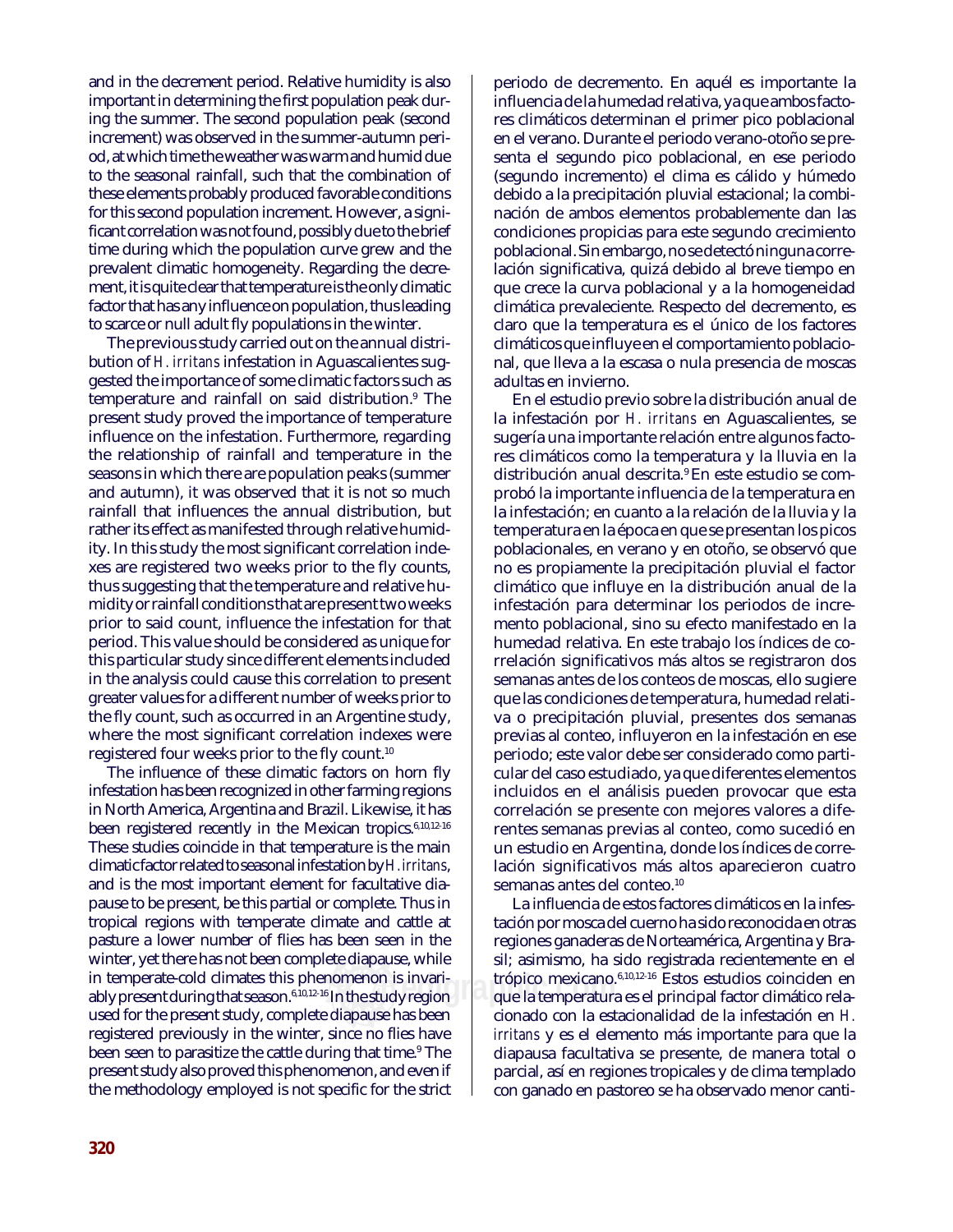evaluation of said phenomenon, the facts do point to the existence of the diapause, even though there is a chance that it may not be complete. The influence of rainfall on the infestation is a matter of some discussion given that for some authors it is a determinant factor upon the population curve,<sup>6</sup> while for others it only exerts its influence through relative humidity, which in turn is determined by the relationship between rainfall and temperature.10 The present study coincides with the second criterion conferring the determinant role for infestation distribution to temperature.

The number of flies per cow that was observed in the present study during the two-year study period was never greater than 120 flies per cow. For cattle kept at pasture it is often common to see infestations of 250 or more flies per cow, though treatment is only recommended with infestations greater than 200 flies per cow.5 During a previous study it was observed, much as in the present study, that infestation remained below 100 flies per cow,<sup>9</sup> thus suggesting that infestation levels tend to be lower. This could be explained by: *a)* unfavorable confinement characteristics for the development of immature *H. irritans* stages in the stables studied, due to the fact that the excreta are stepped on and dispersed by animals and man; *b*) the contribution of flies through migration from cattle kept at pasture in close proximity to the stable, keeping in mind that it is possible that flies actually come from more distant places; *c)* the limiting effect on horn fly abundance created by the altitude in the region studied, given that Kaufman *et al.*17 suggest that in areas located at more than 1800 m above sea level flies populations cannot develop as favorably; surely these reasons play a contributing role in the described situation.

It is concluded that the annual *H. irritans* infestation observed in this study is influenced by some climate factors, especially temperature, that has multiple effects on the infestation, both promoting and limiting the population periods identified. The information available to date suggests that infestation levels tend to be moderate under this housing system, these climatic conditions and this altitude.

### **Acknowledgements**

The authors wish to thank Sydney Kunz and Maria Teresa Quintero Martinez for their accurate suggestions during the development phase of this study. This study was carried out with financing from the Consejo del Sistema Nacional de Educacion Tecnologica and the Direccion General de Educacion Tecnologica Agropecuaria, of the Secretaria de Educacion Publica, as well as with aid from the International Foundation for Science, in Stockholm, Sweden.

dad de moscas en el invierno, pero no una diapausa total, mientras que en regiones de clima templado-frío este fenómeno se presenta invariablemente en esa época del año;6,10,12-16 en la región donde se desarrolló el presente estudio se ha registrado presencia de diapausa total en el invierno, debido a que no se han observado moscas parasitando a los animales durante esa época.9 En el presente trabajo esta situación se ha repetido y se considera que si bien la metodología empleada no es la específica para evaluar estrictamente el fenómeno, los hechos avalan la existencia de la diapausa, aunque cabe la posibilidad de que ésta no sea total. La influencia de la precipitación pluvial en la infestación es motivo de discusión, pues para algunos autores es determinante en la curva poblacional,<sup>6</sup> mientras que para otros influye sólo a través de la humedad ambiental, que se determina por la relación entre lluvia y temperatura.10 El presente trabajo coincide con este último criterio que confiere a la temperatura un rol determinante en la distribución de la infestación.

El número de moscas por vaca que se observó en este estudio durante dos años consecutivos nunca fue mayor de 120 moscas por cabeza; en ganado mantenido bajo pastoreo es común la infestación con 250 o más moscas por cabeza, aunque solamente se recomienda aplicar tratamiento con infestaciones mayores a 200 moscas.<sup>5</sup> En un estudio previo se observó que, como en el presente trabajo, la infestación se mantuvo por debajo de 100 moscas por cabeza,<sup>9</sup> esa situación sugiere que los niveles de infestación en el ganado estudiado tienden a ser menores, lo cual puede explicarse por: *a)* Las características del confinamiento no favorecen el desarrollo de estados inmaduros de *H. irritans* en los establos estudiados debido a que el estiércol es pisado y dispersado por los animales y el hombre; *b)* la migración de moscas de ganado mantenido en pastoreo cerca de los establos contribuye a mantener el nivel de infestación, pero es posible que aquélla venga de lugares distantes de los establos; *c)* la altitud sobre el nivel del mar de la región estudiada limita la abundancia de moscas del cuerno, ya que Kaufman *et al.*17 sugieren que en sitios superiores a 1 800 msnm no se desarrollan poblaciones importantes de esta mosca; seguramente estas razones contribuyen a la situación descrita.

1y. I nis <sup>e</sup>lle yen aigunos factores climaticos, especialmente la tem-<br>Consejo **de la peratura, la cual incide de diferentes** maneras en la En conclusión, en la distribución anual de la infestación por *H. irritans* observada en este estudio influyen algunos factores climáticos, especialmente la teminfestación, promoviendo o limitando los periodos poblacionales identificados. La información disponible hasta ahora sugiere que los niveles de infestación tienden a ser moderados bajo este sistema de alojamiento, condiciones climáticas y de altitud.